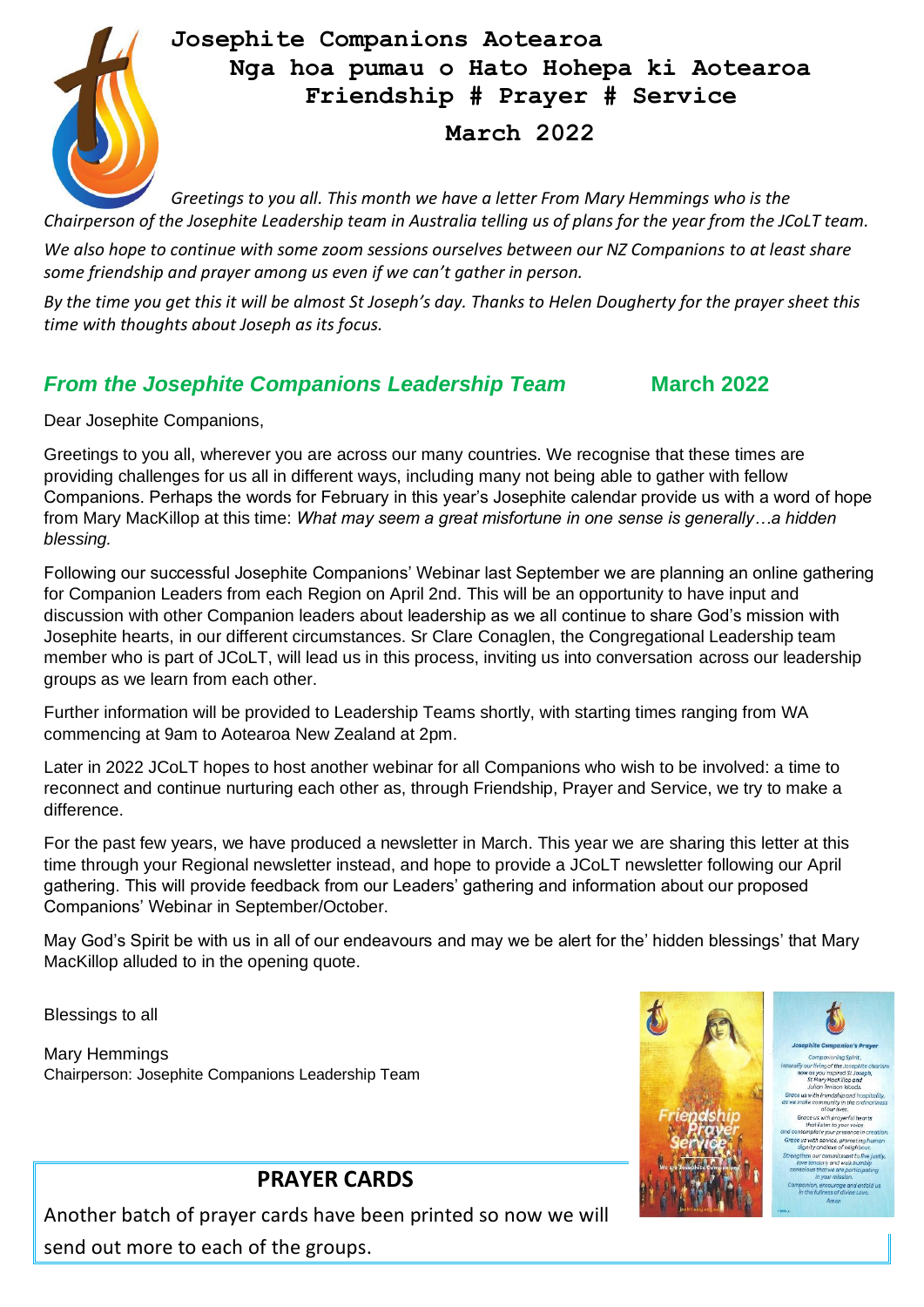#### **HIBISCUS COAST JOSEPHITES**

Lockdowns have been such for us in Auckland that we had not managed to meet since August 2021. So on 30<sup>th</sup> November when we were still at the stage of only being able to meet outside those who could come had morning tea together on the deck of Joanne Wilson's house. Her obliging husband went and bought us all a coffee from the café over the road and as is usual for Josephites we all bought something to eat which meant we had miles too much food. We welcomed Maria da Sousa who has joined our group. Outdoors looking over Orewa Beach was the ideal place for us to share some prayer and friendship. We are all involved with our Parish doing whatever we can, seeing needs and trying to do something about them.



Anne Murphy, Catherine Birt, Pam Marlow, Cathy Ellery, Joanne Wilson, Maria do Sousa

## **BADGES**

The new badges have recently been sent to us from the JCoLT team. There are two types. One has a brooch clip and the other is a pin badge. The pin type have a yellow rubber plug as a alternative clasp but also comes supplied with a metal butterfly clasp so that people can use whichever is the easiest and have the other as a spare. Our beautiful emblem is on the front of the badge and the edge is ringed in silver.





#### **RENEWAL OF COMMITMENT**

One of the ideas from the administration handbook is that as Josephite Companions we should renew our commitment every three years. Where possible this renewal of commitment should take place within a liturgy in the presence of other Companions. The presentation of the new badges may be a part of such a renewal when groups are able to gather. It would be good for us as a group to take the opportunity to bring our membership lists up to date too. Group leaders may be able to facilitate this by filling in the form they have been emailed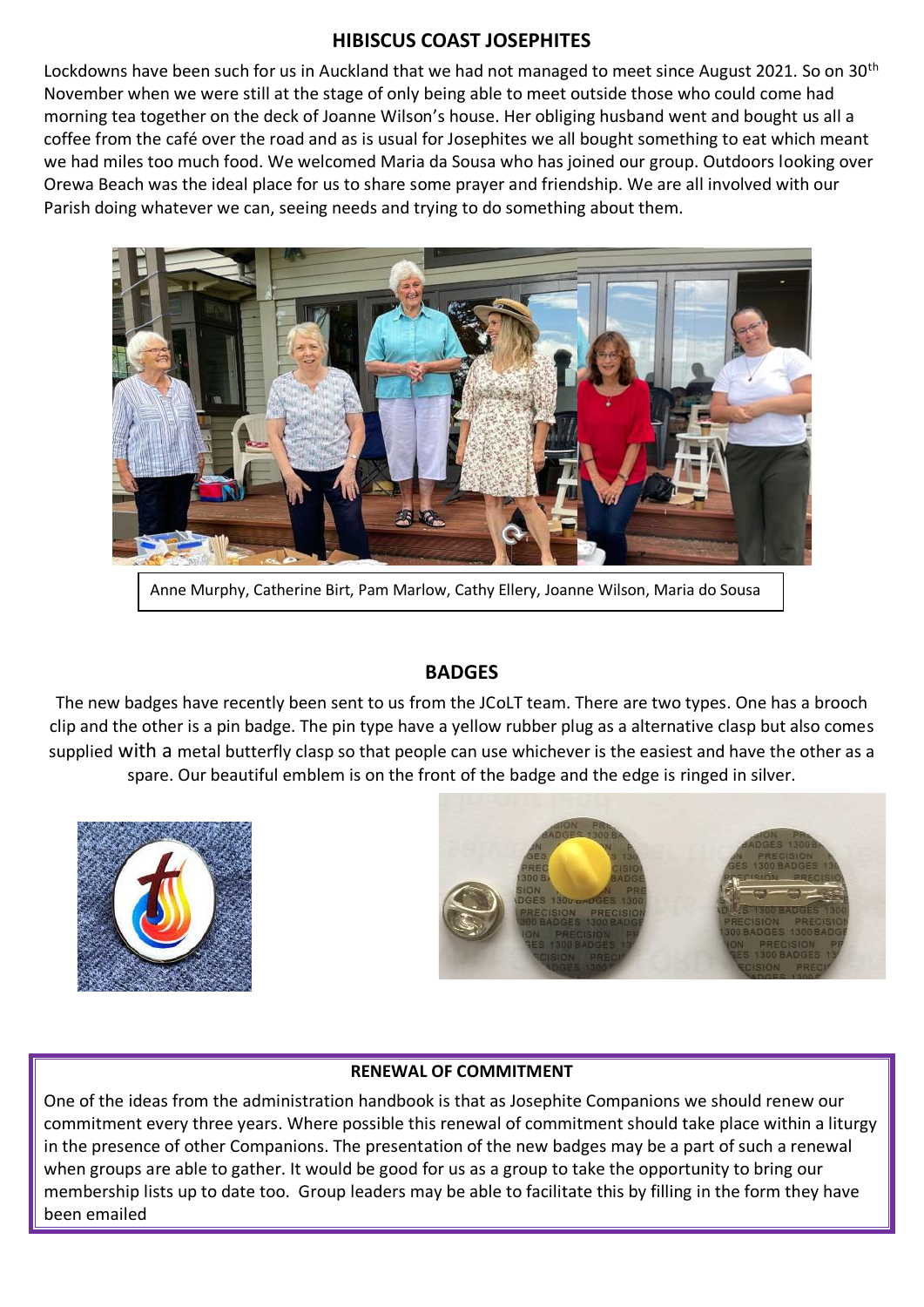## **WHANGANUI MEETING REPORT**

The Whanganui Josephite Companions met at the end of January to begin to explore the Discovery Book. Many had seen it at our gathering before Christmas and were eager to dive into its contents. There were several new people present who were interested in further exploring this pathway. The afternoon was a wonderful time of open sharing and discussion before enjoying a shared afternoon tea. We are looking forward to our next meeting in March.





## **DEATHS OF TWO SISTERS OF SAINT JOSEPH**

### **Sister Louise O'Kane**

Following a vigil and funeral at Mission Bay Sister Louise was buried with great love, gratitude and respect in Panguru. She is buried next to the obelisk / plinth for the soldiers that never returned home to Panguru.

She loved Panguru and its people so much and had lots of stories to tell

about her time there. It is indeed a fitting resting place for this 100 year old woman who lived, loved and worked in this beautiful place.

#### **CATHERINE SHELTON**

Catherine died on 23 January 2022, 59 years to the day from when she professed her first vows in religious life in 1963. Catherine was eldest of nine children of Bill and Teresa Shelton. She joined the Sisters of St Joseph

Whanganui on 19 March 1960. She was a much loved teacher and Principal. She served as Director of the National Centre of Religious Studies and oversaw the "Walk By Faith" Programme. In the 1980's she gained qualifications in Pastoral Psychotherapy and Pastoral Counselling in St Louis, USA. She returned to New Zealand and for over 15 years she ministered psychotherapy and counselling in support of priests and religious from throughout New Zealand. Catherine later developed her skills as both an archivist and as a facilitator. She served in leadership in a variety of forms with the Sisters of St Joseph Whanganui, the Federation of Diocesan Sisters of St Joseph (NZ and Australia) in the Sisters of St Joseph of the Sacred Heart on the NZ Regional Leadership Team and the Central Leadership Team in Sydney 2013 - 19. Catherine returned to Mt St Joseph in Whanganui in late 2020 where she soon became involved in the archives, preparing presentations and on project groups.





Catherine Shelton rsj Louise O'Kane rsj Moira Taylor Whangarei Group member Deepest sympathy to all their families. May they rest in peace.